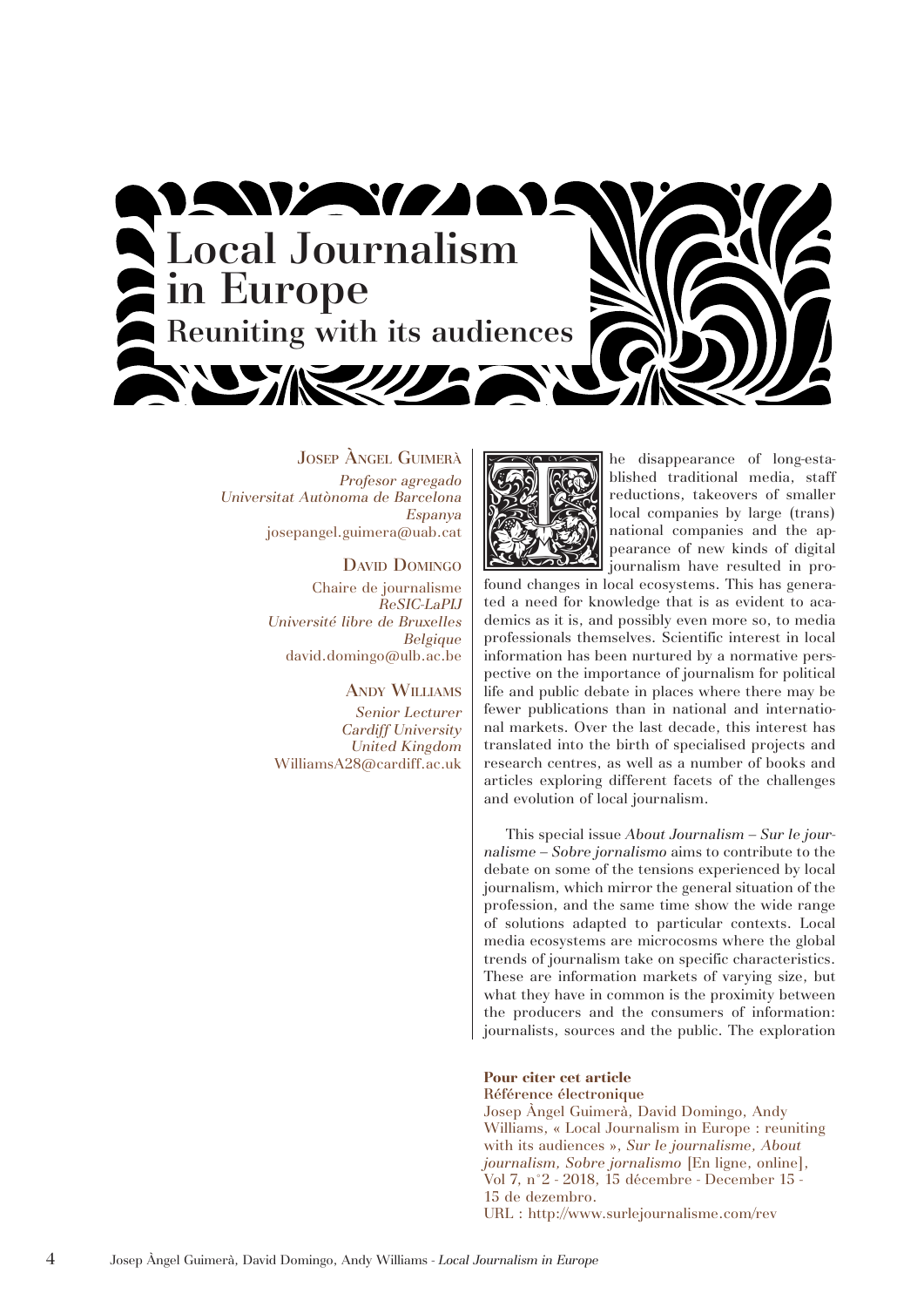of how that proximity is (re)articulated is central to the contributions of this special issue. They analyse the general panorama as well as specific cases of six European countries: Belgium, France, Norway, Portugal, Spain, Sweden and Switzerland. In this introduction we set out the main initiatives structuring research into local journalism in Europe and the USA and their mutual academic and cultural influence in this area. We then offer a review of the main lines of work in the most recent scientific literature to put the contributions in this issue into perspective. Finally, we propose possible future research agenda opened up by these contributions and which defend the importance of the study of public communication processes in the local ambit.

#### **Growing academic interest**

the growing interest in local journalism among researchers is often accompanied by a sense of urgency, the feeling of approaching an object of study in danger of extinction, and the desire to contribute to its survival. In the USA, several research centres and authors have addressed the challenge in the form of reports and monographs. In 2014, the Geraldine L. Dodge Foundation led the launch of the Local News Lab (now upheld by the Democracy Foundation) with the aim of exploring new forms of local journalism and its funding in New Jersey. As part of this project, Napoli et al. (2015) carried out research which highlighted the differences in "*infrastructure, output and performance*" in three communities in New Jersey. A year later they published *Lessons Learned from the Local News Lab* (De Aguiar & Stearn, 2016), where they summarised the findings of the first experiments. The Pew Research Center (2015) analysed the state of local journalism in three metropolitan areas of the United States. In 2016, the University of North Carolina set up the Center for Innovation and Sustainability in Local Media (CISLM), sponsored by the Knight Foundation. Since then three reports have been published by Penelope Mucse Abernathy (2016, 2017 and 2018) on the changes in local markets, with special attention to the proliferation of "*news deserts*." Radcliffe & Ali (2017), in their extended research for the Tow Center for Digital Journalism, approached the questions of how "*small-market newspapers*" are responding to the disruption of digital technology. The concern of the University of Columbia about these media is significant and has led the Columbia Journalism Review to create a map<sup>1</sup> of the so-called "*news deserts*" produced as the result of the disappearance of local newspapers over the whole country. Finally, in 2018, the News Measures Research Project of Duke University carried out research, again led by Napoli, which highlights the scarcity of local news that has

a social value in small and medium sized communities in the country (Napoli et al, 2018). This is a worrying fact according to the normative view mentioned above.

Several other books stand out in the period under consideration. In 2013, two case studies showed the changes in the local media ecosystem of Philadelphia (Anderson, 2013) and Connecticut (Kennedy, 2013), demonstrating how vague were the digital news strategies of local newspapers and broadcasters on the wake of blogs, information activists and not-for-profit projects. One year later, Abernathy published her first contribution to the field (2014) with a proposal to try to guarantee the long-term economic profitability of local newspapers. Lloyd & Freedman (2016), in their eloquent *The communication crisis in America, and how to fix it,* also pay special attention to the crisis of local information and how this (negatively) affects the news requirements of the communities. Along a similar line, but centred on local television, Ali (2017) considers the problems in defining – and therefore regulating – local television in the twenty-first century in the US, UK and Canada. These limitations put at risk the longterm viability of local information, both in terms of the concentration of businesses and colonisation of local markets.

In Europe, the UK concentrates many of the contributions in this field, with the early leadership of the Reuters Institute for the Study of Journalism of the University of Oxford. In 2009, it published the Currah Report with possible solutions to the "*serious funding crisis*" for local and regional news, which could lead to the emergence of "news gaps" in the UK. In 2014, the centre organised the conference "Local Journalism around the world: professional practices, economic foundations, and political implications". An international selection of contributions was included in the book *Local News*  (Nielsen, 2014), which became an obligatory reference in research into contemporary local journalism. It analyses the importance of local media in different aspects of community life, how economic crisis and digitization affect them and what strategies are applied in different countries to tackle these problems. Avoiding new news gaps and maintaining the centrality of local media in public life seems to be a common concern for all authors. In 2018, one study collected evidence from Finland, France, Germany and the UK and gave a new account of the challenges and opportunities that local and regional newspapers have in the face of digitization (Jenkins & Nielsen, 2018).

Charity organisations in the UK have financed research into the subject, with a special concern about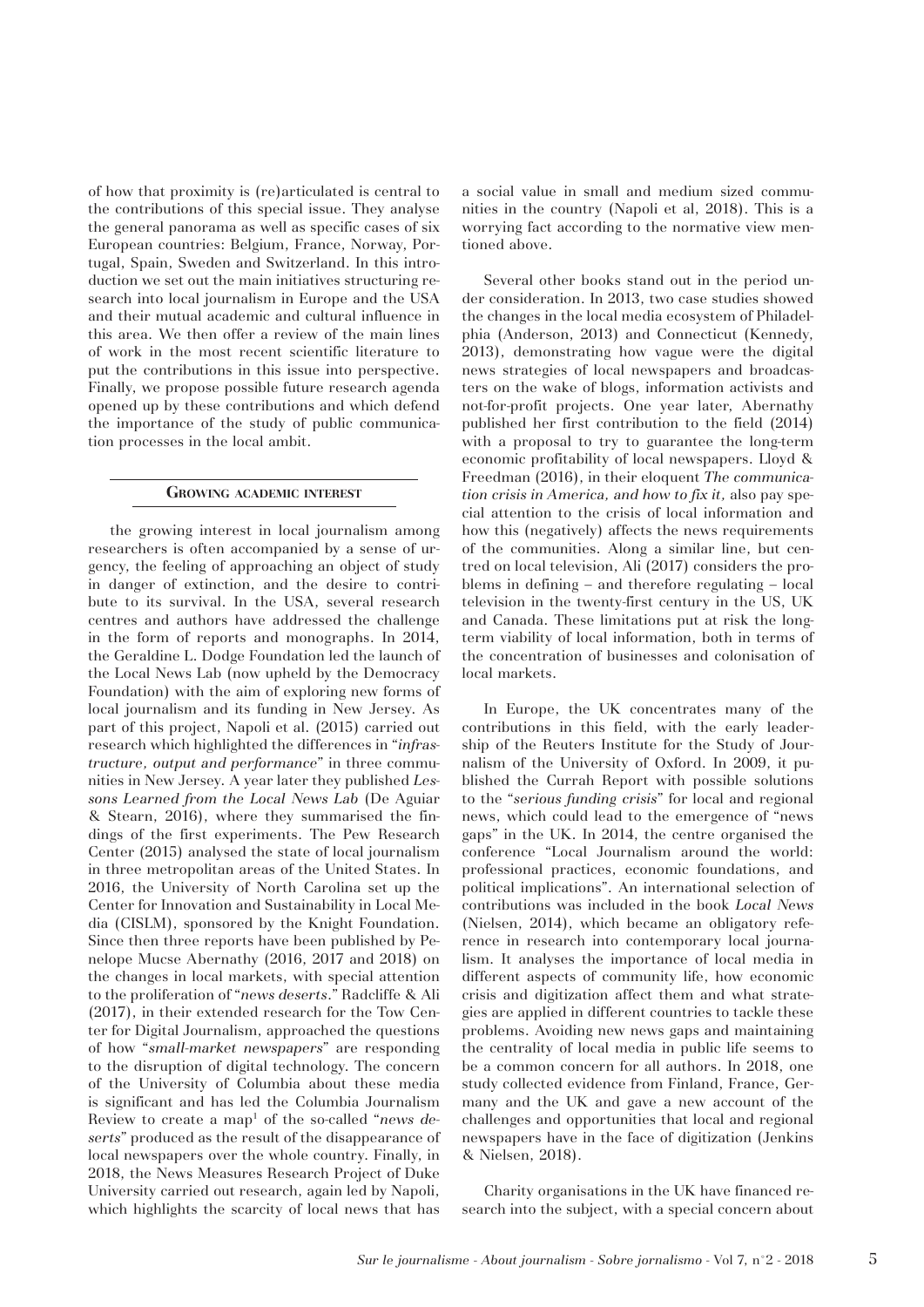the impact on democracy and the life in local communities. In 2010, Media Trust published a pioneering study on the news requirements of local communities (Fenton et al, 2010). Nesta launched the Destination Local programme, "*aimed to support the next generation of hyperlocal media services in the UK*". It published a map of the sector in the UK (Radcliffe, 2012), and in 2016 a report on the funding models of hyperlocal projects. From an analysis of five countries in Europe, it showed the different strategies for strengthening business models for this type of initiative (Cook et al, 2016).

In turn, *Understanding the Local Media* by Meryl Aldridge (2007) represented an important starting point for systematising knowledge about press, radio and televisions during the initial period of change. Ramsay & Moore (2016) focussed on the decline of local newspapers, a possible democratic deficit and its political implications. Also, in the UK, a diverse group of researchers has provided the driving force for research into the so-called hyperlocals. The most recent result of this initiative is the publication of *Hyperlocal journalism: The decline of local newspapers and the rise of online community news* (Harte, Howells and Williams, 2018), which explores whether, and in what ways, amateur and community news outlets compensate for the loss in professional news coverage, often from a position of great economic fragility. Finally, Baines & Gulyas are currently editing the *Routledge Companion to Local Media and Journalism* with a worldwide distribution and due to be published in the first half of 2019.

# **Crisis, public participation and impact on the community**

if all the above references demonstrate the interest in local journalism, it is in the scientific articles that we can appreciate the breadth and diversity of this vibrant line of research. Concentrating on Europe, as the geographical area which this issue has ended up focussing on, in the last decade there have been dozens of contributions in the main scientific journals specialised in journalism. If the publication of special issues and books on the subject has been a phenomenon especially significant in the last three years, the articles indicate that there was already significant research interest at the beginning of the decade. Geographically, the contributions by the UK and Scandinavian countries continue to be considerable compared with those from countries in central Europe and the Mediterranean. A thematic analysis of this set of texts allows four main groups of contributions to be identified: the economic crisis of local printed media and the emergence of the hyperlocal phenomenon; the question of the participation and content produced by the public (User Generated Content, UGC); the impact of all these changes on the lives of the communities (hyper)local media serve; and the changes in local journalistic culture, with the professional identity of journalists as the focus of attention. The articles that you can read in this special issue are concerned with one or several of these topics.

Concern for the paper crisis has led to research into innovation and possible future business models. Cawley (2016) analysed the newspaper crisis in Ireland, while Rouger (2008) did the same in France and Wadbring & Bergstrom (2017) analysed 30 years of evolution in Sweden. Olsen & Solvoy (2018) presented Norwegian newspaper strategies to implement paywalls and Boyles (2017) described the strengths and weaknesses of journalism hackathons as instruments for journalistic innovation in nine countries. In this issue, Birgit Røe Mathisen and Lisbeth Morlandstø look at the attitude of journalists towards innovation – not just in relation to technology, but also journalistic genres and work practices. Their article documents the tensions between economic motivation and democratic ideals in the definition of local journalism, and the innovations adopted by two regional Norwegian newspapers. The overall image is one of a crisis in local print journalism which takes slightly different shapes nationally, but which presents a common decline in circulation and problems when it comes to monetising the digital editions, which also require innovative forms of presenting the journalistic product.

Several of the authors state that (some of) the problems behind the growing weakness of print media are being addressed by hyperlocal digital media and the exploration of different business models and business organisational structures. Different research has attempted to explain the appearance of this new media in European countries such as Spain and Portugal (López et al., 2016; Pardo, 2016), the UK (White et al, 2017) and Sweden (Leckner et al, 2017). Also, more sophisticated studies attempt to look more deeply into the way in which they operate (van Kerkhoven & Bakker, 2014), detect the legitimising resources behind their appearance (Harte et al, 2016), how they are economically sustained (Kurpius et al, 2010) and what value they have in the media system as a whole (Williams et al, 2015). The changes that these media introduce into the system and their relationship with "*legacy media*" (Nygren et al, 2017), as well as their capacity to fill news gaps also appear on the research agenda (Barnett & Townend, 2014). The result of all these articles together is that of a heterogeneous sector dealing with a wide range of local situations but which tends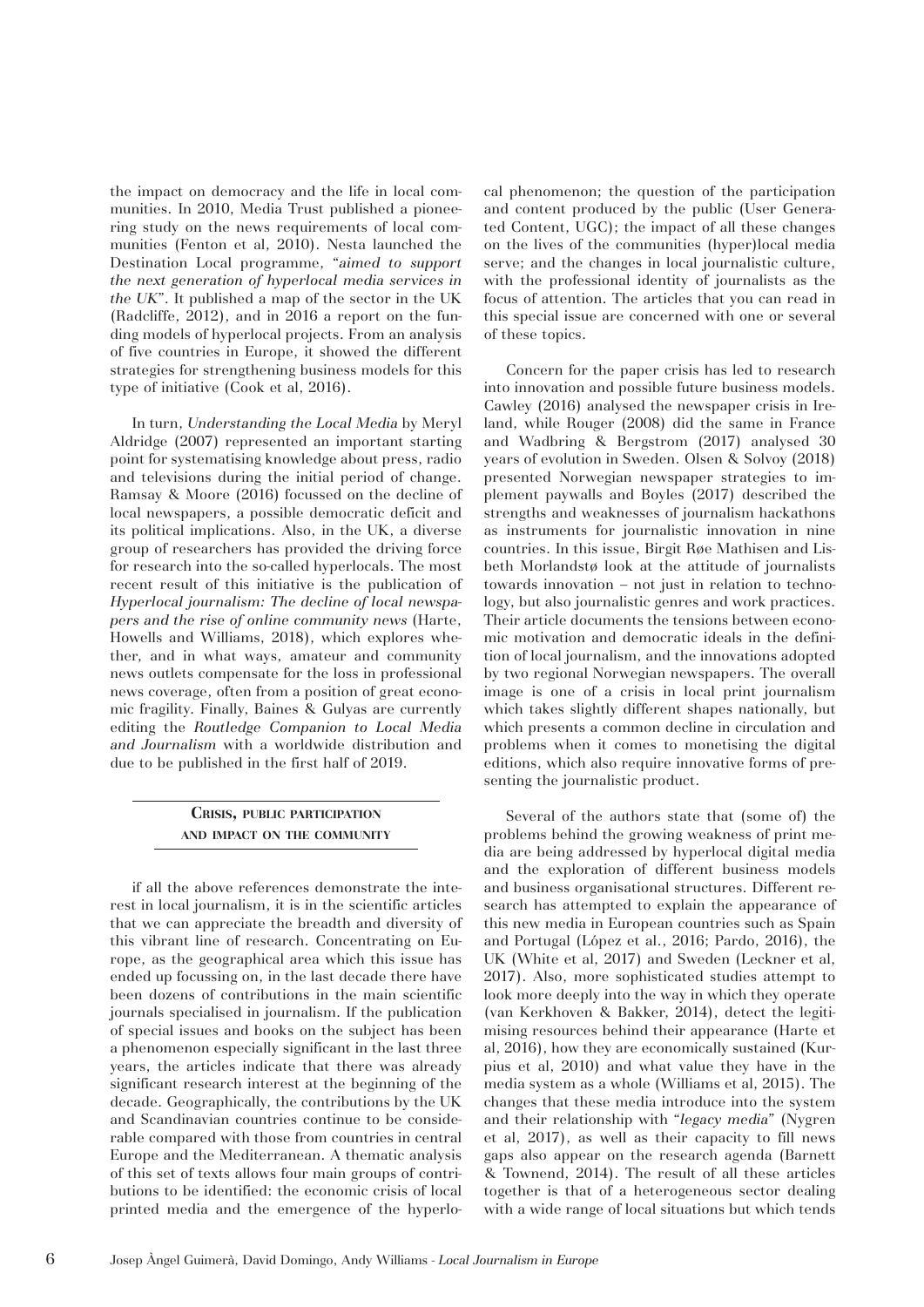to seek to satisfy specific news requirements while fighting to find sustainable business models that avoid economic precariousness and the prevalence of amateurish products. In this special issue, María-Cruz Negreira-Rey, Xosé López-García and Ana-Isabel Rodríguez-Vázquez offer a joint overview of local digital media in Spain and Portugal, from its business structure and model to its relationship with its audiences and spaces for participation.

Audience participation is precisely one of the biggest topics in contemporary research into local journalism2 . Several contributions attempt to report on how the public participates in the creation and diffusion of content, on the limits for doing so and on the implications for journalism, both practical and philosophical (Lewis et al, 2010; Costera, 2010; Paulussen & D'heer, 2013; Karlsson & Holt, 2014; Canter, 2013; Ardizzoni, 2013; Dickens, 2014; Carlsson & Nilson, 2016; Wiard & Simonson, 2018). At the same time, the quality of UGC and how it is perceived by professionals and audiences have also attracted the interest of researchers in some European countries (Singer, 2010; Canter, 2012, Frölich et al, 2012). Laura Ahva and Victor Wiard offer in this issue a systematic analysis of the dynamics of public participation in two very different projects: a not-for-profit media outlet in Brussels and a free newspaper managed by professional journalist in Stockholm. These cases show how every context generates different ways of participation which, in turn, shape the role of members of the public in journalism, and the role of the media in the public sphere. In a piece of meta-research on the results obtained by research on citizen journalism, Wall (2015) indicated the ambivalent sense that this citizen involvement has had, showing signs of both enrichment and problems and limitations.

All the dynamics noted in the preceding research lead to a change in the relationship of (local) audiences with the media and, therefore, their ability to affect community life. Articles such as those by Leupold et al. (2016), Wiard & Pereira (2018) and Firmstone & Coleman (2014) try to show how local media reflect their communities and the implications that this coverage may have on aspects such as political behaviour or quality of life. They also examine how a reciprocal relationship is produced between hyperlocal media and its audiences (Harte et al, 2017). In this issue, Pauline Amiel concentrates on the presence of French local media on Facebook and on their crowdfunding campaigns as a strategy to "rebuild" their local bond with the readers. Franck Bousquet, on the other hand, explores the comments section in news stories as a representation of the local public sphere. The case of a newspaper from southern France enables him to observe how

certain dynamics of participation connect the local with national political trends, de-naturalising the local political debate.

Along a similar line, the access of sources to the media has also been a point of interest for researchers in local journalism, who have detected how institutional sources can come to dominate the news agenda (O'Neill & O'Connor, 2008), although those that are not linked to the elites are emerging in some countries (Splendore, 2017) and "radical nonofficial sources" seek out ways of being recognised as viable (Taylor, 2015). At the same time, the need to re-think the models of newsgathering at a time of change to recover the beat of local journalism seems clear (Dick, 2012). In connection with this, the article by Gilles Labarthe in this issue analyses the evolution of the relationship between local journalists and sources in the context of the digitization of public communication in Switzerland. Beyond the domination of the media agenda by institutional sources, Labarthe shows that the increase in content production by sources on their websites and social media networks ends up making the job of investigative journalism more complicated, with problems of access and attacks on its legitimacy.

Other authors have shown that these changes and tensions are, in turn, modifying local journalistic culture, both in terms of the identity and the values that journalists profess –especially professionalism – and their own perceptions of their tasks. Some tensions have been detected in Germany where, despite everything, professionalism is dominant (Harnischmacher, 2015, see also Chadha, 2016, for the case of the US). There is evidence of change in the professional self-perception in the UK and Norway (Firmstone, 2015; Hatcher & Haavik, 2013). In this special issue, Karianne Sørgård Olsen shows how Norwegian journalists working for local newspapers and public broadcasting stations position themselves in regard to digitization, and how they reconsider their professional identities, their relations with the public and their professional practice.

# **Future challenges: theorisation, historical and comparative perspective**

despite the large number of special issues and articles published over the last decade, there are still some gaps in our knowledge and needs for more in-depth research about an object of study which is by definition heterogeneous and highly dynamic. A review of the literature reveals a crucial pending challenge in research into local journalism: all of these developments have placed on the table the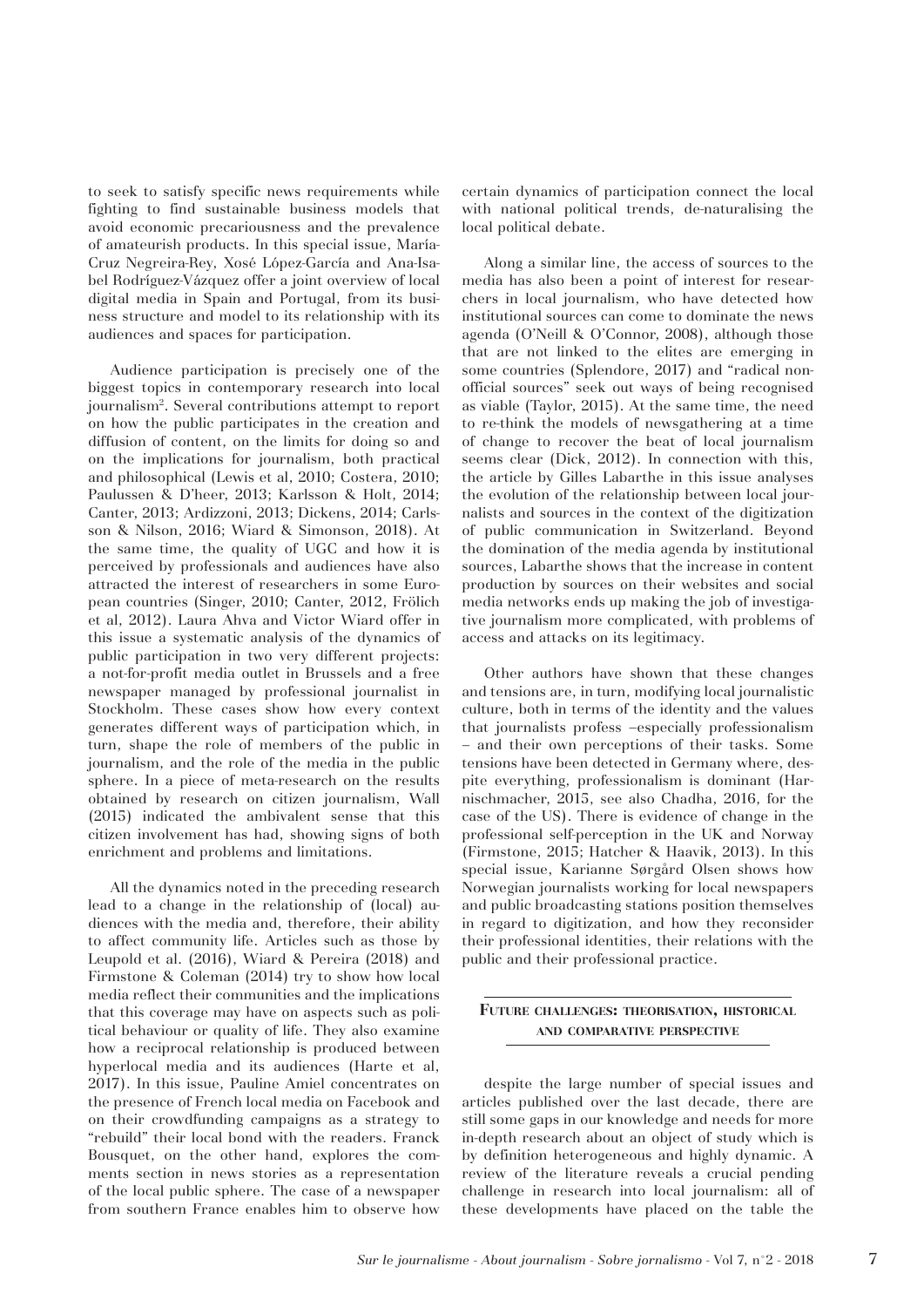need to conceptually (re)think local information, but the work put into theorisation has been scant. Metzgar et al. (2011) considered a very complex aspect that is seen in much of the research on hyperlocal media: the need to correctly define a new phenomenon, that at the same time feeds from previous traditions and also contemporary experiences. Hess (2013) proposes abandoning concepts that are excessively rooted in notions of territory and recasting the local newspaper as a "*geo-social news*". This is an attempt to overcome the conceptual problems posed by defining media solely by territorial limits. Finally, Nielsen (2016) highlights how in Denmark the same local newspaper can be conceptualised in different (even opposing) ways by members of its audience. This illustrates the importance of public perceptions when it comes to understanding (and defining) local media. A more profound approach to audience needs, interests and perspectives could help with this necessary effort to theorise and, of course, to a greater understanding of the media itself from a perspective that has not always been sufficiently taken into account.

The conceptual and theoretical challenge could also benefit from the comparisons proposed by Ahva & Wiard, or Negreira-Rey and their colleagues in this special issue. Contrasting similar trends in different cultural, economic and political contexts could help to test the explanatory capacity of new analytical models, but it also poses the challenge of negotiating theoretical, epistemological and methodological distances in different scientific traditions (Vera-Zambrano & Powers,  $2017$ )<sup>3</sup>. In making these comparisons, it would be very useful to include other countries from southern and eastern Europe and extend the focus to other continents. There are communication ecosystems in place with a very long tradition in local media, but they are scarcely present in the international research circuit, if at all. On the other hand, one of the research strategies that we miss in some of the most recent studies on digital journalism is the historical perspective. As Metzgar et al. (2011) rightly point out, current changes can be better understood if we look at their origins and references, the evolution of local communication projects through the decades of development and often of fight to defend their existence.

The historical perspective, the intensification of audience-centric approaches and efforts to make comparisons, together with theorisation which is sensitive to new situations and configurations in the local space, will allow a deeper reflection on the redistribution of legitimacies in local news production and the position of media professionals in an ecosystem filled with new voices that do not always get to be heard.

### **NOTES**

1. https://www.cjr.org/local\_news/american-news-deserts-donutslocal.php

2.In the same way that it is a principal topic in studies on journalism in general. See the special issue "Le journalisme en ligne et ses publics" in volume 4(2) of Sur le journalisme (2015).

3.See the special issue "Études comparatives sur le journalisme, les médias et la politique" in volume 6(2) of Sur le journalisme (2017).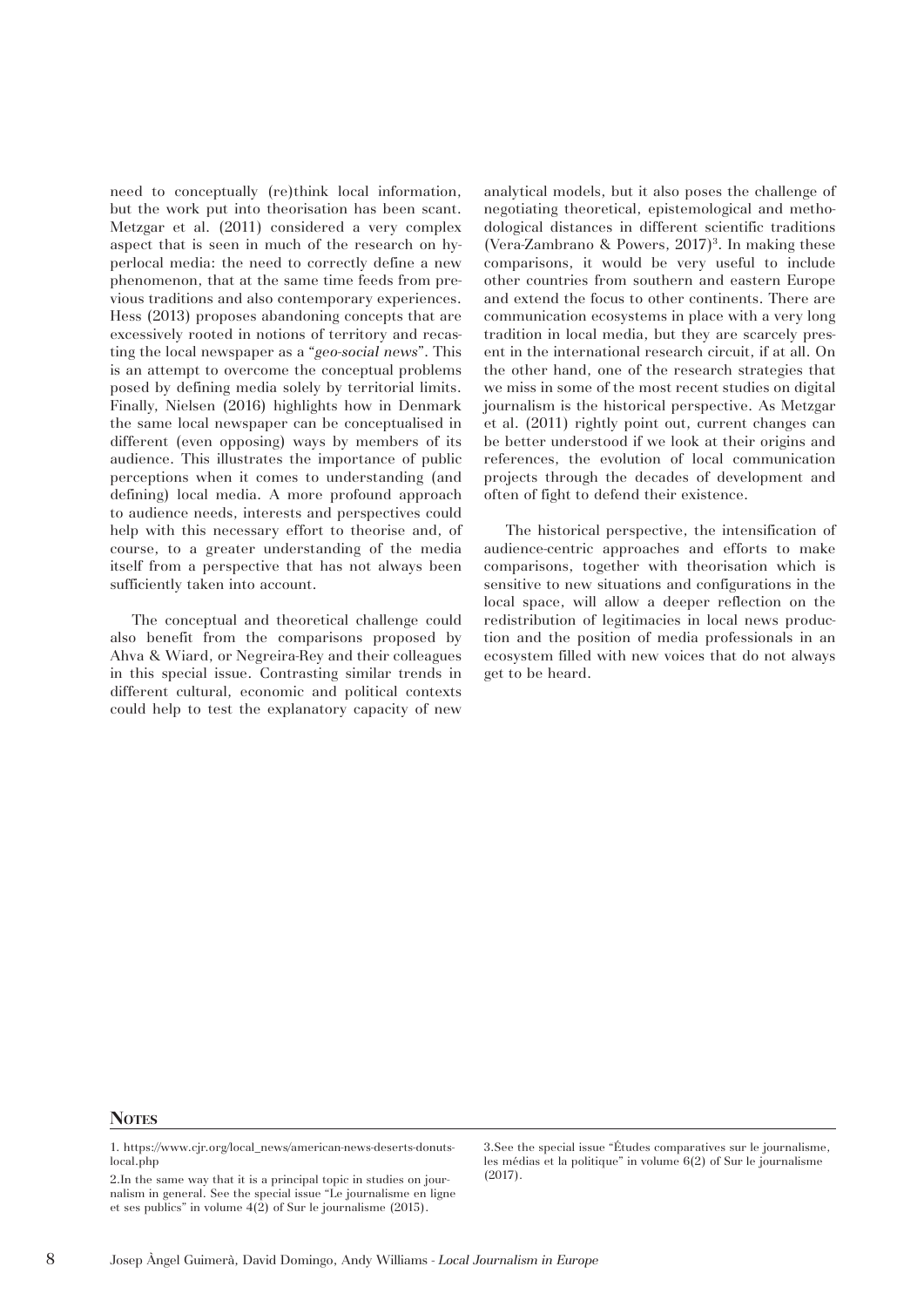## **Works consulted**

Abernathy, P. M., 2014. *Saving Community Journalism: the path to profitability.* Chapel Hill: University of North Carolina Press.

Abernathy, P.M., 2016. *The Rise of a News Media Baron and the Emerging Threat of News Deserts.* Chapel Hill: University of North Carolina Press.

Abernathy, P.M., 2017. *Thwarting the Emergence Of News Deserts.* Chapel Hill: University of North Carolina Press.

Abernathy, P.M., 2018. *The Expanding News Desert.* Chapel Hill: University of North Carolina Press.

Ardizzoni, M., 2013. Tactical media practices in Italy: The case of Insu^tv. *Journalism*, 14(7), 868-884.

Anderson, C. W., 2013. *Rebuilding the News: Metropolitan Journalism in the Digital Age*. Philadelphia: Temple University.

Aldridge, M., 2007. *Understanding the Local Media*. London: McGraw-Hill Education.

Ali, C., 2017. *Media Localism: The Policies of Place*. Champaign: University of Illinois Press.

Barnett, S., & Townend, J., 2015. Plurality, policy and the local: can hyperlocals fill the gap? *Journalism Practice*, 9(3), 332-349.

Boyles, J. L., 2017. Laboratories for news? Experimenting with journalism hackathons. *Journalism*, First published October 2017, DOI: https://doi. org/10.1177/2F1464884917737213

Canter, L., 2013. The misconception of online comment threads: Content and control on local newspaper websites. *Journalism Practice*, 7(5), 604-619.

Carlsson, E., & Nilsson, B., 2016. Technologies of participation: Community news and social media in Northern Sweden. *Journalism*, 17(8), 1113-1128.

Cawley, A., 2017. Johnston Press and the crisis in Ireland's local newspaper industry, 2005–2014. *Journalism*, 18(9), 1163-1183.

Chadha, M., 2016. What I am versus what I do: Work and identity negotiation in hyperlocal news startups. Journalism Practice, 10(6), 697-714.

Cook, C. E., Geels, K., & Bakker, P., 2016. *Hyperlocal Revenues in the UK and Europe. Mapping the Road to Sustainability and Resilience*. London: Nesta

Costera Meijer, I., 2010. Democratizing journalism? Realizing the citizen's agenda for local news media. *Journalism Studies*, 11(3), 327-342.

Currah, A., 2009. *Navigating the Crisis in Local and Regional News: A critical review of solutions.* Oxford: University of Oxford, Reuters Institute for the Study of Journalism.

De Aguiar, M., & Stearns, J., 2016. *Lessons Learned from the Local News Lab*. Morristown: Geraldine R. Dodge Foundation.

Dick, M., 2012. The re-birth of the beat. A hyperlocal online newsgathering model. *Journalism Practice*, 6(5-6), 754-765.

Dickens, L., Couldry, N., & Fotopoulou, A., 2015. News in the community? Investigating emerging inter-local

spaces of news production/consumption. *Journalism Studies*, 16(1), 97-114.

Fenton, N., Metykova, M., Schlosberg, J., & Freedman, D., 2010. *Meeting the News Needs of Local Communities*. London: Mediatrust.

Firmstone, J., & Coleman, S., 2014. The changing role of the local news media in enabling citizens to engage in local democracies. *Journalism Practice*, 8(5), 596-606.

Firmstone, J., 2016. Mapping changes in local news. *Journalism Practice*, 10(7), 928-938.

Fröhlich, R., Quiring, O., & Engesser, S., 2012. Between idiosyncratic self-interests and professional standards: A contribution to the understanding of participatory journalism in Web 2.0. Results from an online survey in Germany. *Journalism*, 13(8), 1041-1063.

Harnischmacher, M., 2015. Journalism after all: Professionalism, content and performance–comparison between alternative news websites and websites of traditional newspapers in German local media markets. *Journalism*, 16(8), 1062-1084.

Harte, D., Howells, R., & Williams, A., 2018. *Hyperlocal Journalism: The decline of local newspapers and the rise of online community news*. London: Routledge.

Harte, D., Turner, J., & Williams, A., 2016. Discourses of enterprise in hyperlocal community news in the UK. *Journalism Practice*, 10(2), 233-250.

Harte, D., Williams, A., & Turner, J., 2017. Reciprocity and the hyperlocal journalist. *Journalism Practice*, 11(2- 3), 160-176.

Hess, K., 2013. Breaking boundaries: Recasting the "local" newspaper as "geo-social" news in a digital landscape. *Digital Journalism*, 1(1), 48-63.

Hatcher, J., & Haavik, E., 2014. "We Write with Our Hearts" How community identity shapes Norwegian community journalists' news values. *Journalism Practice*, 8(2), 149-163.

Jenkins, J & Nielsen, R. K., 2018. *The Digital Transition of Local News*. Oxford: Reuters Institute for the Study of Journalism.

Karlsson, M., & Holt, K., 2014. Is anyone out there? Assessing Swedish citizen-generated community journalism. *Journalism Practice*, 8(2), 164-180.

Kennedy, D., 2013. *The Wired City: Reimagining journalism and civic life in the post-newspaper age*. Amherst: University of Massachusetts Press.

Kurpius, D. D., Metzgar, E. T., & Rowley, K. M., 2010. Sustaining hyperlocal media: In search of funding models. *Journalism Studies*, 11(3), 359-376.

Leckner, S., & Tenor, C., 2017. Everybody is a journalist? User participation in hyperlocal news media in Sweden. First published November 2017. https://doi.org/10.1080/17 512786.2017.1392254

Leupold, A., Klinger, U., & Jarren, O., 2018. Imagining the City: How local journalism depicts social cohesion. *Journalism Studies*, 19(7), 960-982.

Lewis, S. C., Kaufhold, K., & Lasorsa, D. L., 2010. Thin-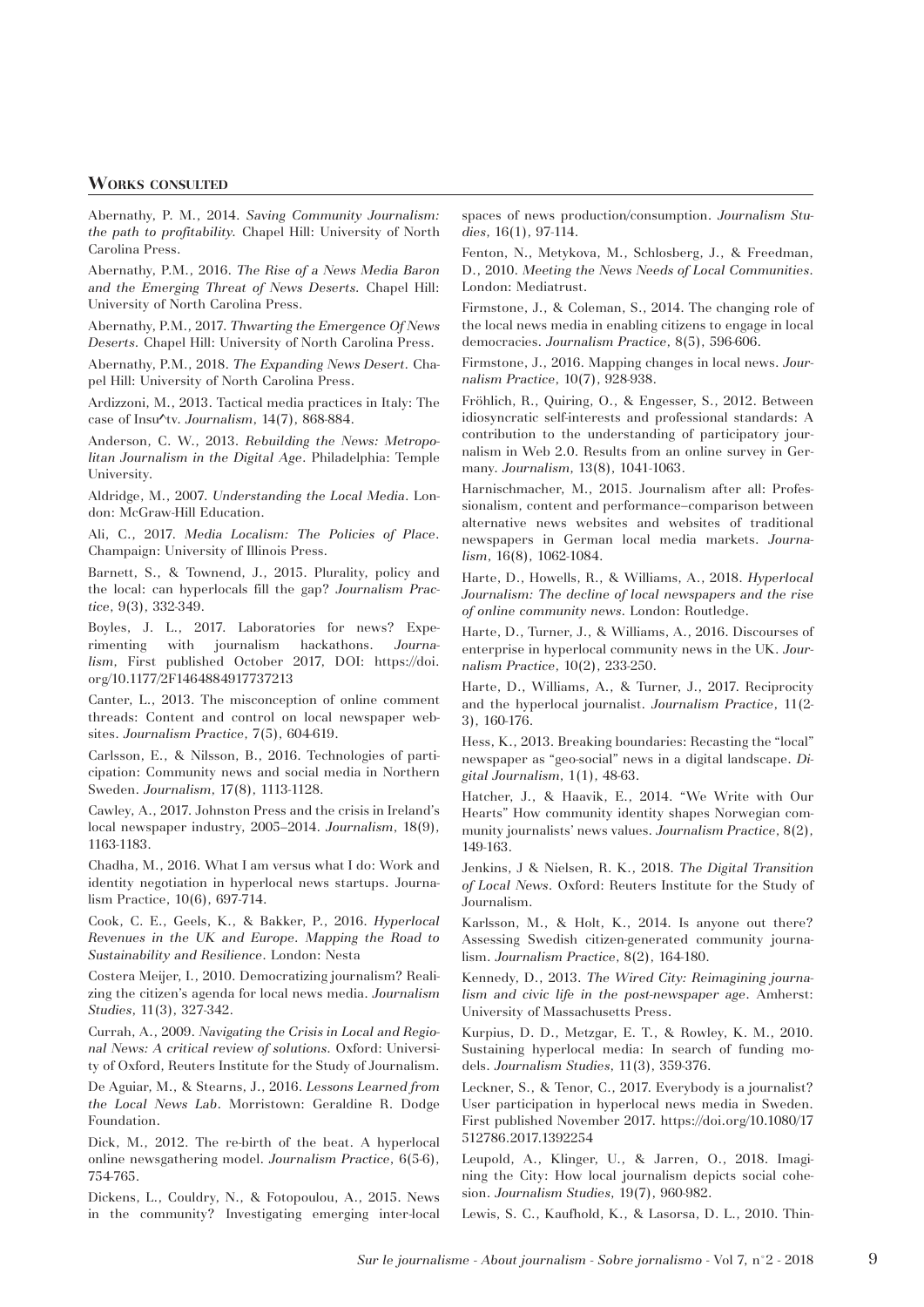king about citizen journalism: The philosophical and practical challenges of user-generated content for community newspapers. *Journalism Practice*, 4(2), 163-179.

Lloyd, M., & Friedland, L. A. (Eds.), 2016. *The Communication Crisis in America, and How to Fix it*. New York: Palgrave Macmillan.

López-García, X., Negreira-Rey, M. C., & Rodríguez-Vásquez, A. I., 2016. Cibermedios hiperlocales ibéricos: El nacimiento de una nueva red de proximidad. *Cuadernos. info*, (39), 225-240.

Metzgar, E. T., Kurpius, D. D., & Rowley, K. M., 2011. Defining hyperlocal media: Proposing a framework for discussion. *New media & society*, 13(5), 772-787.

Mitchell, A. et al, 2015. *Local News in a Digital Age*. Washington: Pew Research Center.

Napoli, P. M., Stonbely, S., McCollough, K., & Renningen, B., 2015. *Assessing the Health of Local Journalism Ecosystems*. New Brunswick: Rutgers.

Napoli, P., Weber, M., McCollough, K. & Wang, Q., 2018. *Assessing Local Journalism: News Deserts, Journalism Divides, and the Determinants of the Robustness of Local News.* Durham: DeWitt Wallace Center for Media and Democracy.

Nielsen, R. K., 2015. *Local Journalism: The decline of newspapers and the rise of digital media*. London: IB Tauris.

Nielsen, R. K., 2016. Folk Theories of Journalism: The many faces of a local newspaper. *Journalism Studies*, 17(7), 840-848.

Nygren, G., Leckner, S., & Tenor, C., 2017. Hyperlocals and Legacy Media. *Nordicom Review*, First published October 2017, 33-49,

O'Neill, D., & O'Connor, C., 2008. The passive journalist: How sources dominate local news. *Journalism Practice*, 2(3), 487-500.

Olsen, R. K., & Solvoll, M. K., 2018. Reinventing the business model for local newspapers by building walls. *Journal of Media Business Studies*, (15)1, 1-18.

Pardo-Baldeón, Ramón-Serafín, 2016. "Nuevos proyectos de periodistas emprendedores en el escenario hiperlocal: el caso de la provincia de Castellón". *El profesional de la información*, (25)3, pp. 423-430

Paulussen, S., & D'heer, E., 2013. Using citizens for community journalism: Findings from a hyperlocal media project. *Journalism Practice*, 7(5), 588-603.

Radcliffe, D., 2012. Here and Now: UK hyperlocal media today. London: Nesta

Radcliffe, D., & Ali, C., 2017. *Local News in a Digital World: Small-Market Newspapers in the Digital Age*. New York: Tow Center for Digital Journalism.

Ramsay, G., & Moore, M., 2016. *Monopolising Local News: Is There an Emerging Democratic Deficit in the UK due to the Decline of Local Newspapers*. London: King's College.

Rouger, A., 2008. What future for local news? The crisis of the French regional daily press. *Journalism Studies*, 9(5), 822-831.

Singer, J. B., 2010. Quality control: Perceived effects of user-generated content on newsroom norms, values and routines. *Journalism Practice*, 4(2), 127-142.

Splendore, S., 2017. The dominance of institutional sources and the establishment of non-elite ones: The case of Italian online local journalism. *Journalism*, first published August 1 DOI https://doi.org/10.1177%2F1464884917722896

Taylor, I., 2015. Towards a better understanding of how radical non-official sources approach media relations: The case of the British anti-war movement. *Journalism*, 16(2), 181-197.

Van Kerkhoven, M., & Bakker, P., 2014. The hyperlocal in practice: Innovation, creativity and diversity. *Digital journalism*, 2(3), 296-309.

Vera-Zambrano, S. & Powers, M., 2017. Les enquêtes comparatives comme des relations sociales. Retour réflexif d'une recherche Franco-Américaine sur le journalisme local. *Sur le journalisme, About journalism, Sobre jornalismo* [En ligne], Vol 6, n°2 - 2017, mis en ligne le 15 décembre 2017. URL: http://surlejournalisme.org/rev

Wadbring, I., & Bergström, A., 2017. A print crisis or a local crisis? Local news use over three decades. *Journalism Studies*, 18(2), 175-190.

Wall, M., 2015. Citizen journalism: A retrospective on what we know, an agenda for what we don't. *Digital Journalism*, 3(6), 797-813.

Wiard, V., & Pereira, F. H., 2018. Bad Neighborhoods in a Good City? Space, place and Brussels's online news. *Journalism Studies*, First Published January 9, 1-26. DOI https://doi.org/10.1080/1461670X.2017.1417052

Wiard, V., & Simonson, M., 2018. 'The city is ours, so let's talk about it': Constructing a citizen media initiative in Brussels. *Journalism*, First Published March 23, DOI http:// journals.sagepub.com/doi/abs/10.1177/1464884918770556

White, D., Pennycook, L., Perrin, W., & Hartley, S., 2017. The future's bright but the future's local–the rise of hyperlocal journalism in the United Kingdom. *Journal of Applied Journalism & Media Studies*, 6(1), 71-82.

Williams, A., Harte, D., & Turner, J., 2015. The value of UK hyperlocal community news: Findings from a content analysis, an online survey and interviews with producers. *Digital Journalism*, 3(5), 680-703.